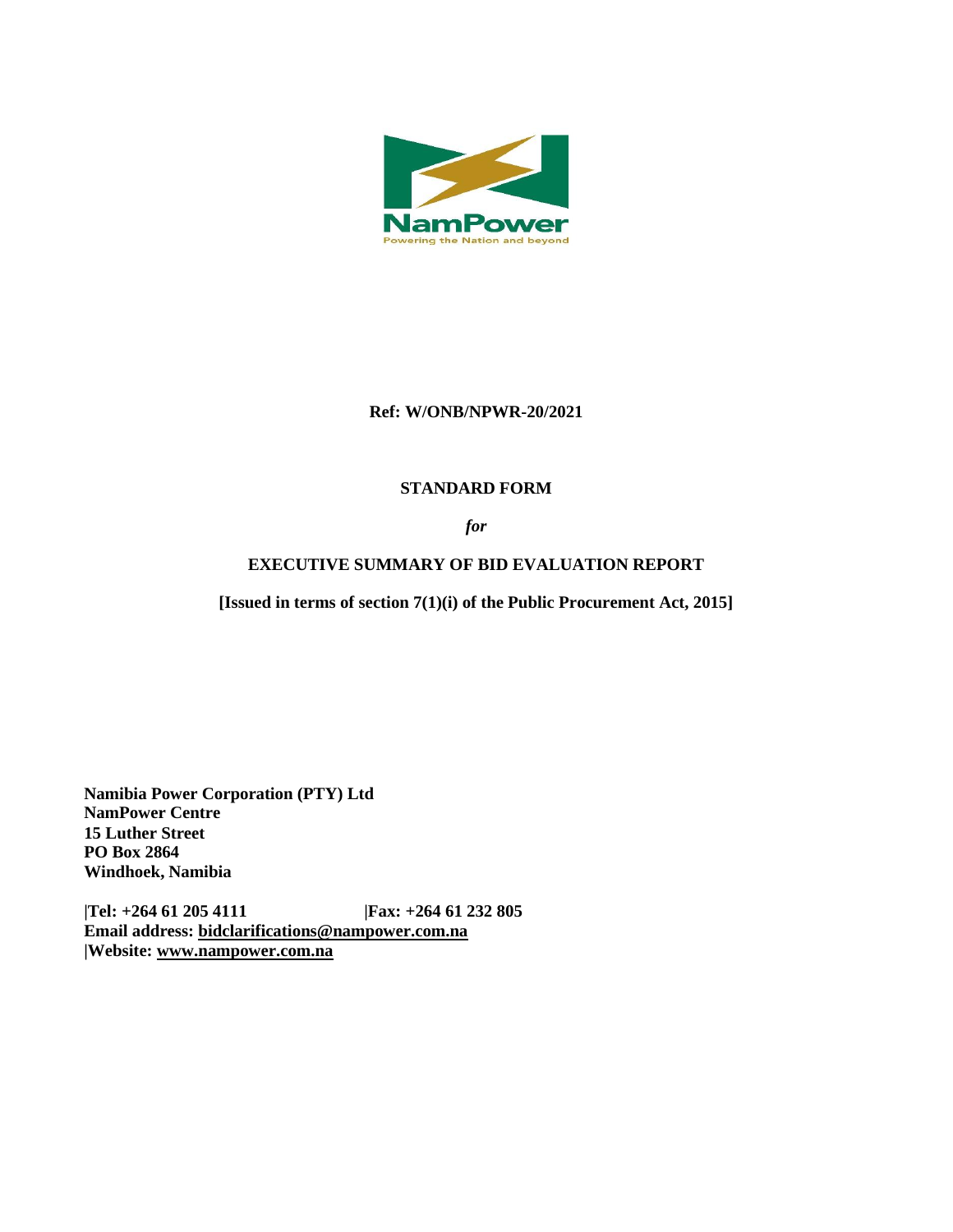#### **Executive Summary of Bid Evaluation Report**

### **Project Title**

#### **Reference number of procurement: W/ONB/NPWR-20/2021**

- 1. **Scope of Contract:** Construction of Switchgear Control Building for Rundu Substation
- 2. **Procurement method used:** Open National Bidding
- 3. **Date of Invitation of Bids**: 16 March 2021
- 4. **Closing date for submission of bids:** 16 April 2021
- 5. **Date and place of opening of bids:** 16 April 2021, NamPower Convention Centre
- 6. **Number of bids received by closing date:** 15
- **7. Responsiveness of bids:**

| <b>Bidder's Name</b>            | <b>Pricing at Bid</b><br><b>Opening N\$</b> | <b>Responsive or</b><br>not | Reasons why bid is not responsive                                                                                                                                                                                                                                                                                                                                                                                                                      |
|---------------------------------|---------------------------------------------|-----------------------------|--------------------------------------------------------------------------------------------------------------------------------------------------------------------------------------------------------------------------------------------------------------------------------------------------------------------------------------------------------------------------------------------------------------------------------------------------------|
|                                 |                                             | responsive<br>(Yes/No)      |                                                                                                                                                                                                                                                                                                                                                                                                                                                        |
| Ogwanje Investment CC           | 1 370 811.04                                | N <sub>0</sub>              | BF 1: Bid Submission form only<br>valid for 90 days<br>BF 13: Financial Summary Form<br>not duly completed<br>BF 11: Form not duly completed<br>$\overline{\phantom{a}}$<br>BF 12-1: Bank Rating letter with<br>minimum rating of C not<br>submitted<br>BF 14: 2 Projects provided in<br>previous experience form, only 1<br>project is similar<br>BF 18: SHEW Plan is not in<br>accordance with the provided<br>Proposed SHEW File for<br>Contractors |
| John Namusheshe Investment CC   | 3 248 048.48                                | Yes                         |                                                                                                                                                                                                                                                                                                                                                                                                                                                        |
| Kavaikwa Trading Enterprises CC | 1 123 204.00                                | Yes                         |                                                                                                                                                                                                                                                                                                                                                                                                                                                        |
| Maperes Investment CC           | 1 362 642.60                                | N <sub>o</sub>              | BF 13: Form not duly completed<br>as per the instruction in the<br><b>Bidding Document and directive</b><br>given at briefing meeting<br>(Minutes of Briefing Meeting,<br>Item $5.1$ )                                                                                                                                                                                                                                                                 |
| WeCCa Investment CC             | 1 045 777.00                                | Yes                         |                                                                                                                                                                                                                                                                                                                                                                                                                                                        |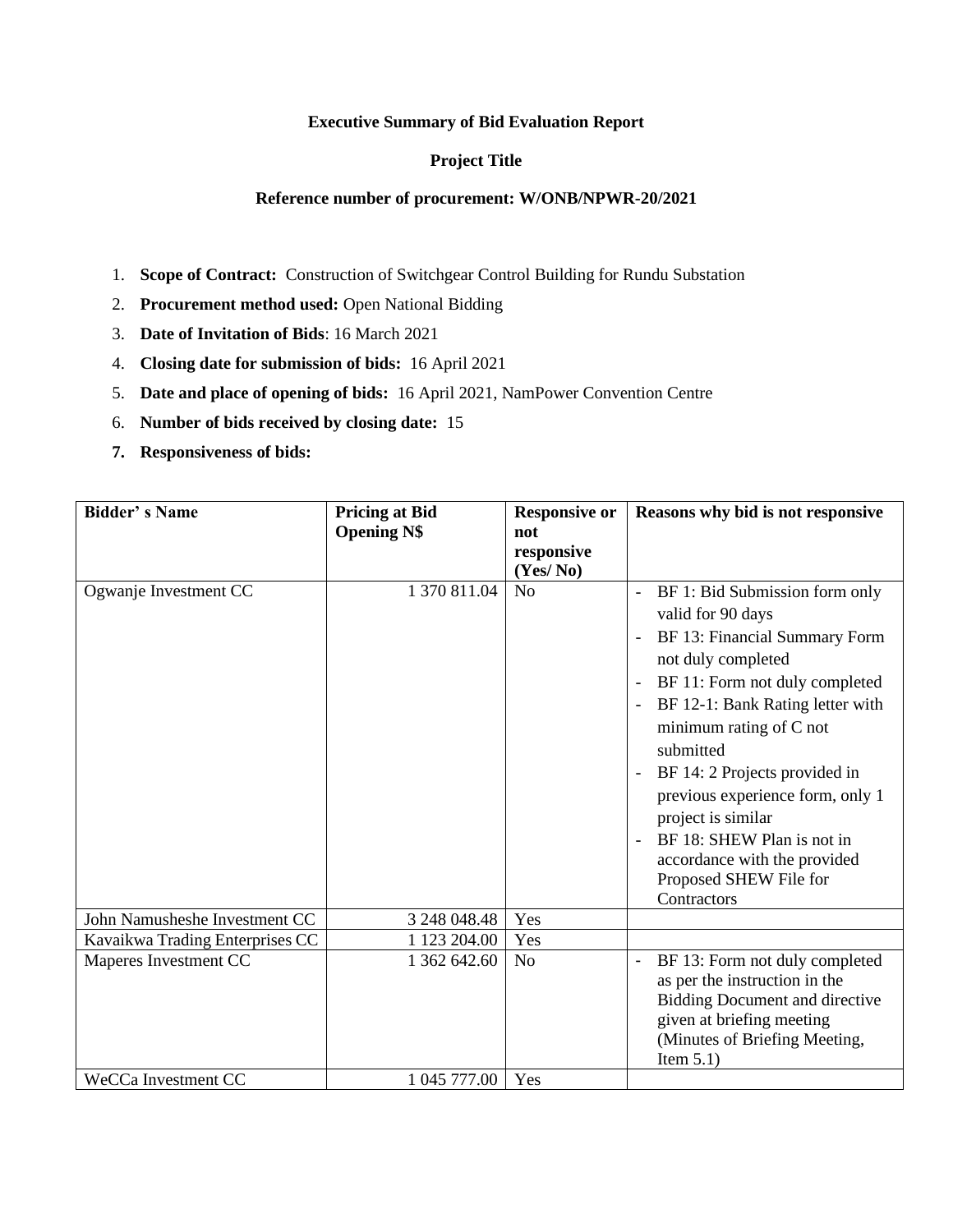| Amutanga Trading Enterprises        | 1 050 894.00 | N <sub>o</sub> | BF 13: Form not duly completed<br>as per the instruction in the<br><b>Bidding Document and directive</b><br>given at briefing meeting<br>(Minutes of Briefing Meeting,<br>Item $5.1$ )<br>BF 14: Form not duly completed<br>BF 15-1: Form not duly<br>completed<br>BF 15-2: Form not duly<br>completed                                                                                                                                                                                                 |
|-------------------------------------|--------------|----------------|--------------------------------------------------------------------------------------------------------------------------------------------------------------------------------------------------------------------------------------------------------------------------------------------------------------------------------------------------------------------------------------------------------------------------------------------------------------------------------------------------------|
|                                     |              |                | BF 15-3: Form not duly                                                                                                                                                                                                                                                                                                                                                                                                                                                                                 |
|                                     |              |                | completed                                                                                                                                                                                                                                                                                                                                                                                                                                                                                              |
| <b>Capital Technical Services</b>   | 905 779.08   | Yes            |                                                                                                                                                                                                                                                                                                                                                                                                                                                                                                        |
| #Nu#Goaes MS Trading                | 1870824.79   | N <sub>o</sub> | Failed technical evaluation -<br>scored 60%                                                                                                                                                                                                                                                                                                                                                                                                                                                            |
| Karoo Construction CC               | 2 190 146.99 | N <sub>o</sub> | BF 14: 3 Projects provided in<br>previous experience form, only 1<br>project is similar                                                                                                                                                                                                                                                                                                                                                                                                                |
| FI Trading Enterprises CC           | 946 350.82   | Yes            |                                                                                                                                                                                                                                                                                                                                                                                                                                                                                                        |
| Mighty Tom & Son Trading CC         | 783 004.34   | N <sub>o</sub> | BF 4-2: Identification Document<br>not submitted<br>BF 13: Form not duly completed<br>as per the instruction in the<br><b>Bidding Document and directive</b><br>given at briefing meeting<br>(Minutes of Briefing Meeting,<br>Item $5.1$ )<br>BF 14: Only one similar project<br>provided<br>BF 15-1: Form not duly<br>completed<br>BF 15-2: Form not duly<br>completed<br>BF 15-3: Form not duly<br>completed<br>BF 17: Detailed Project<br>Programme not submitted<br>BF 18: SHEW Plan not submitted |
| Gongaleni Investment CC             | 880 224.96   | Yes            |                                                                                                                                                                                                                                                                                                                                                                                                                                                                                                        |
| New Success Investment CC           | 898 807.30   | Yes            |                                                                                                                                                                                                                                                                                                                                                                                                                                                                                                        |
| Bohareng Namibia Construction<br>CC | 831 193.90   | N <sub>o</sub> | Failed technical evaluation - scored<br>63%                                                                                                                                                                                                                                                                                                                                                                                                                                                            |
| Kambwa Construction (PTY)Ltd        | 1 514 430.00 | N <sub>o</sub> | BF 6: Good Standing Tax<br>$\overline{\phantom{a}}$<br>Certificate expired on 02-02-2021                                                                                                                                                                                                                                                                                                                                                                                                               |